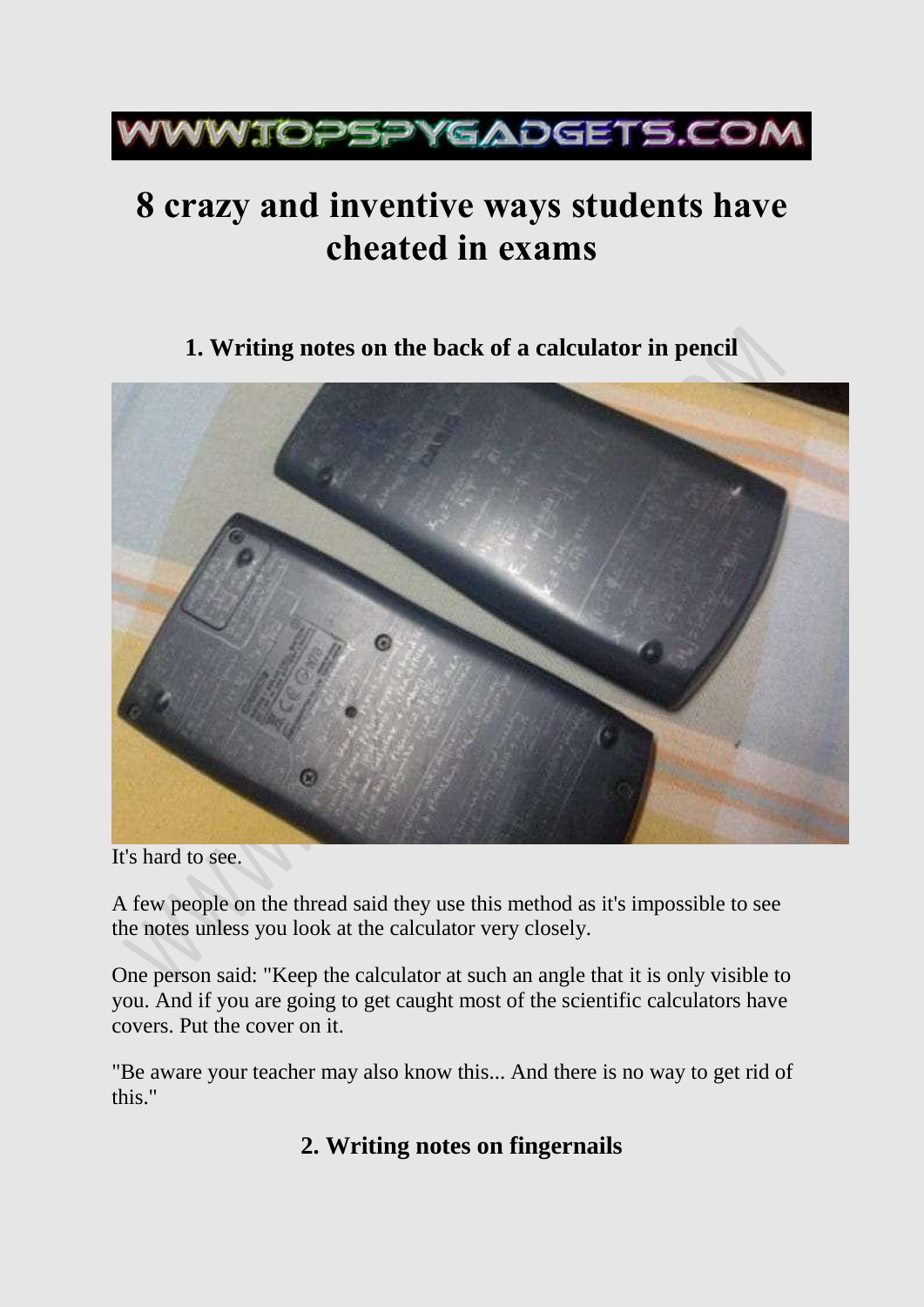

Now, invigilators can probably see your fingernails, and you'd have to have very neat handwriting, but people on the thread said this is a method they used.



### **3. Hollowing out pens to hide secret notes**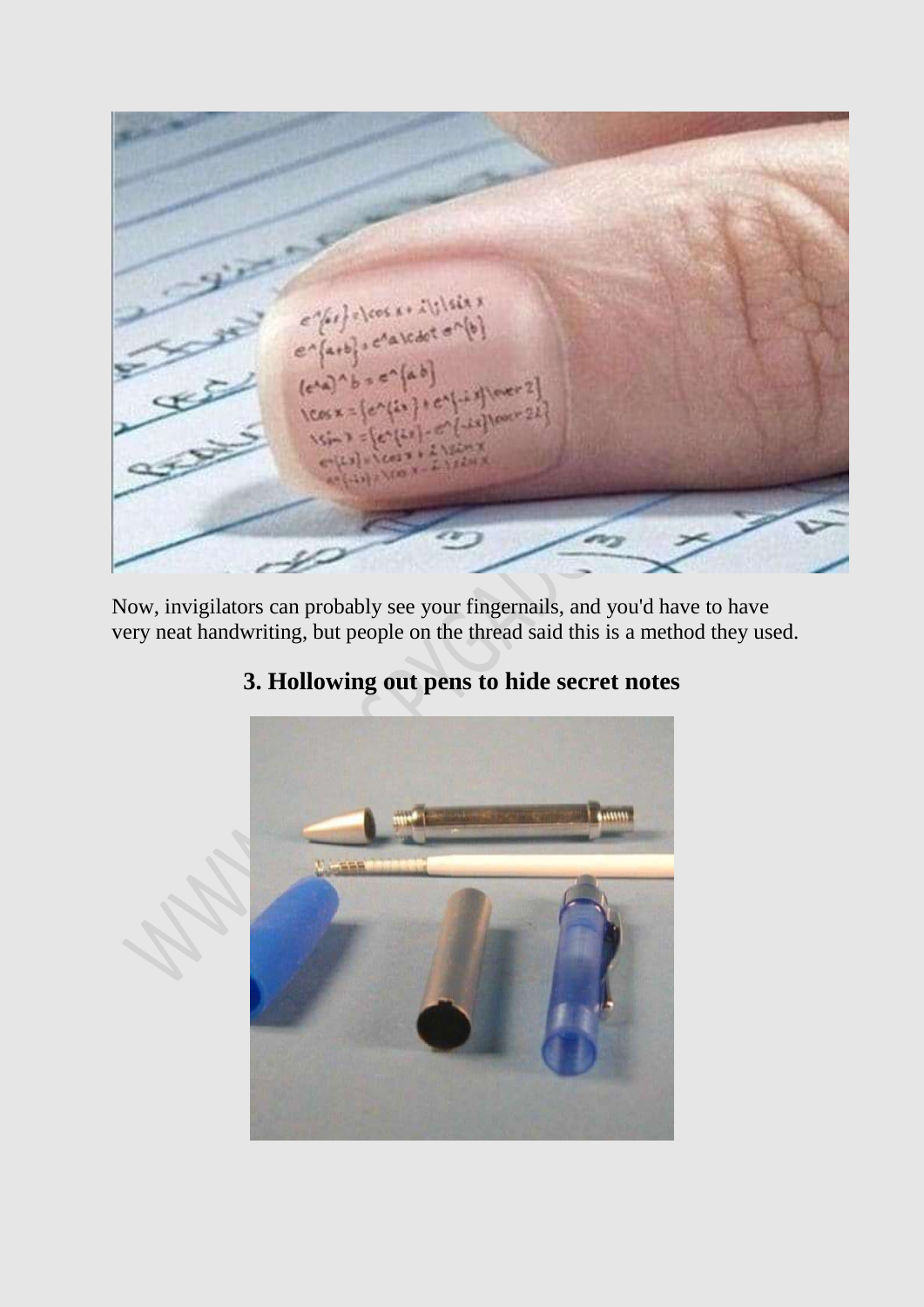#### **4. Calculators with memory functions are used to hide test answers and formulas**



**[http://exampassed.net/products/scientific-exam-cheat-text](http://exampassed.net/products/scientific-exam-cheat-text-graphing-calculator)[graphing-calculator](http://exampassed.net/products/scientific-exam-cheat-text-graphing-calculator)**

#### **5. Smart watches which look like digital watches have been used**

People filmed their test papers using tiny cameras hidden in their watches. These images were then sent to other people taking the exams. <http://exampassed.net/products/hd-5mp-autofocus-smartwatch-camera>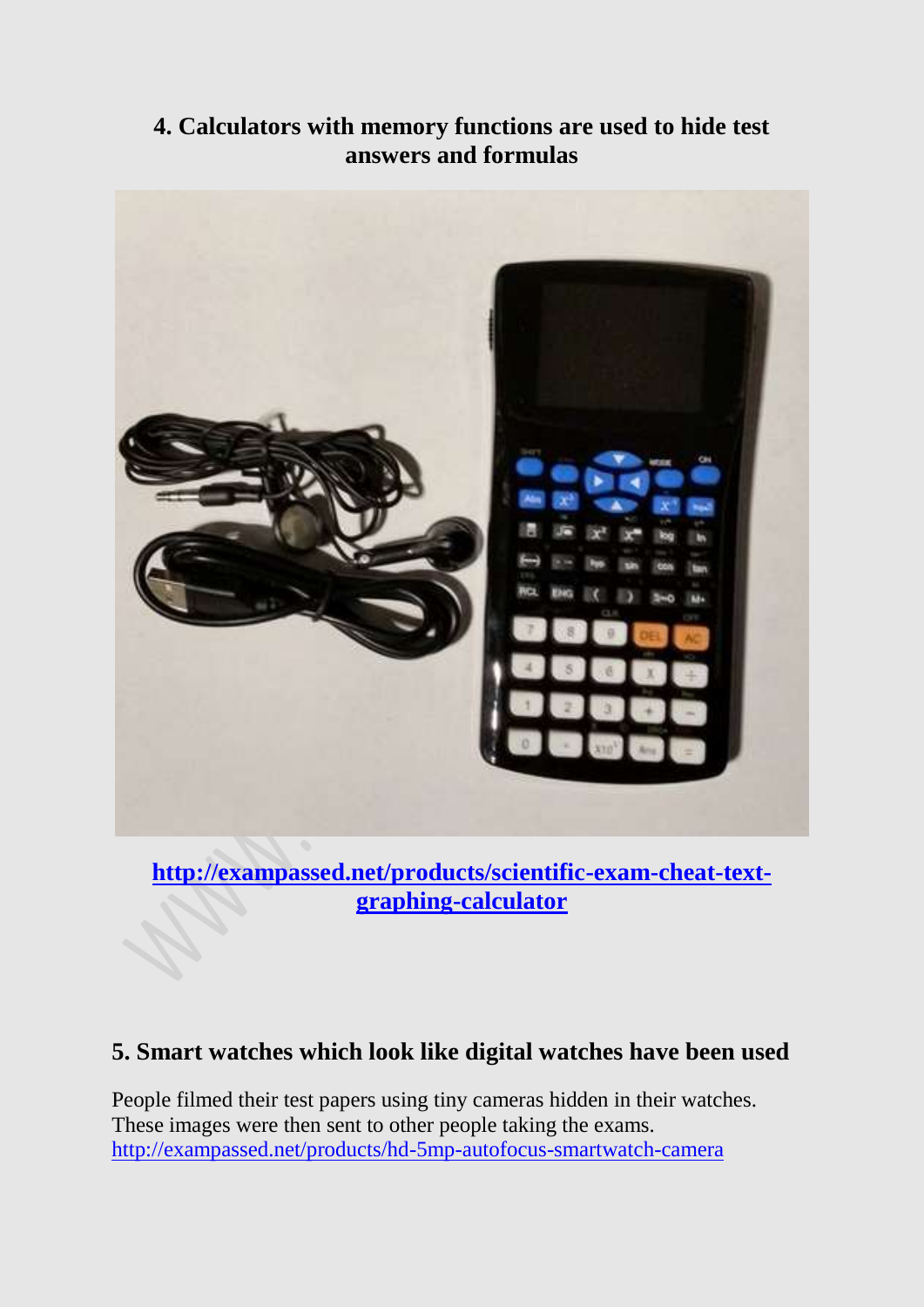

**6. Students ask for their papers to be returned after marking and make it look like teachers have made a mistake**

Mathematics Year 2 Set A: Paper 2 There were some people on a train. 19 people get off the train at the first stop.<br>17 people get on the train at the first stop. Marks 17 people get on the train. Now there are 63 people on the train. How many people were on the train to begin with? Show your method.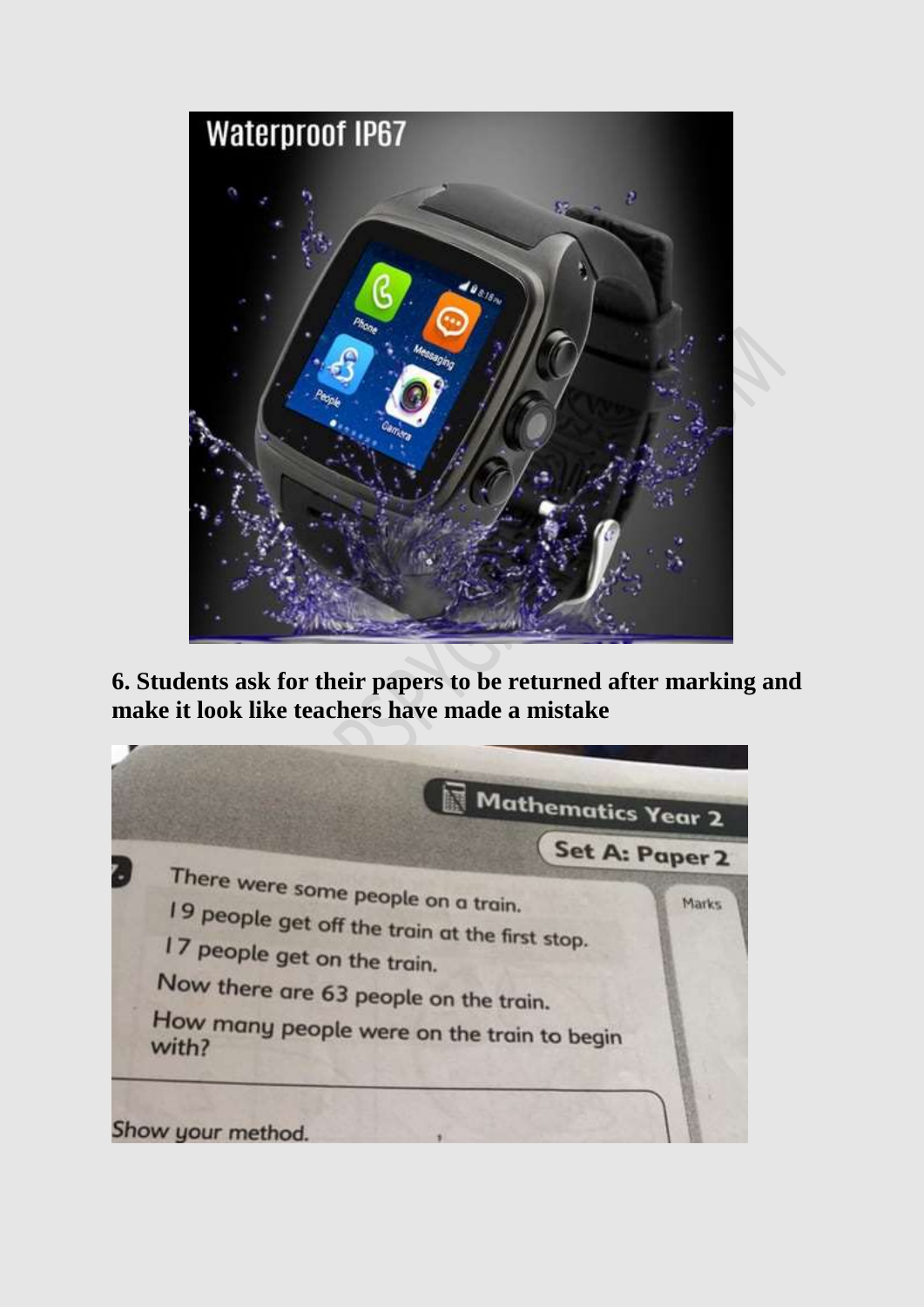Anthony Y., who used to be a teacher, said: "After the exams were returned, students would go through and change or add content in their answers to make it look like the grader had overlooked or misinterpreted something. Then they would go to the professor and ask for a re-grade to get points back." Doing this convincingly is not as difficult as it may sound, because answers in engineering often involve giant messes of diagrams, math and prose. Grading them can be quite difficult, and mistakes are common."



**Hint you can use erasable pen for this cheat!**

**7. Drawing answers on an eraser, which is then flipped over**